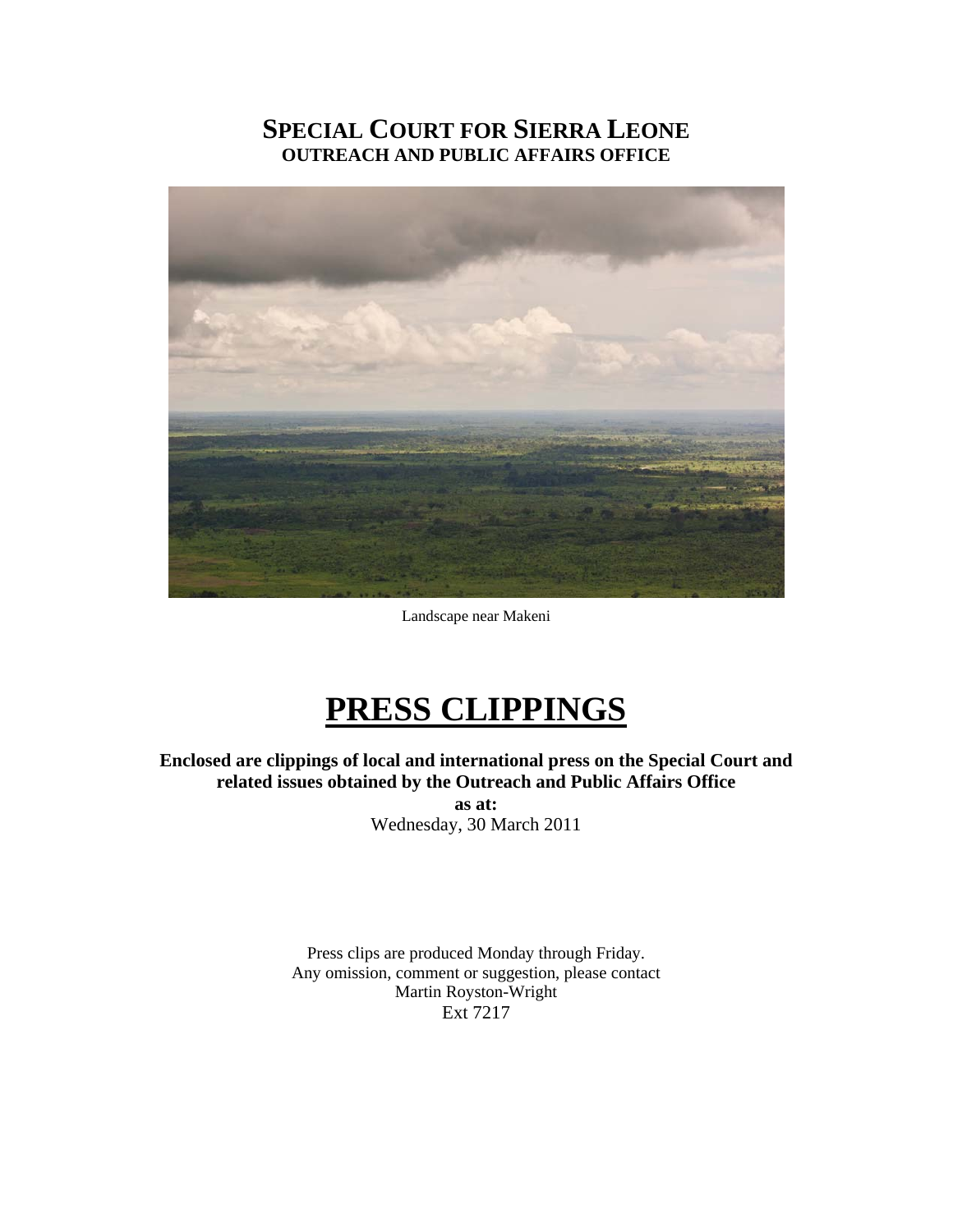| <b>Local News</b>                                        |             |
|----------------------------------------------------------|-------------|
| 'Charles Taylor' Found Dead / Awareness Times            | Page 3      |
| <b>International News</b>                                |             |
| Warlords may be returning to West Africa / Business Day  | Pages 4-5   |
| Govt Welcomes Gatete War Crimes Verdict / The New Times  | Pages 6-7   |
| General Gatsinzi to Testify At ICTR / The New Times      | Page 8      |
| Prosecution Demands Life for Duch / Radio Free Asia      | Pages 9-10  |
| Are the Suspects Safe from ICC Detention? / The Standard | Pages 11-12 |
| U.S. Working Behind Scenes at Tribunal? / UPI.Com        | Page 13     |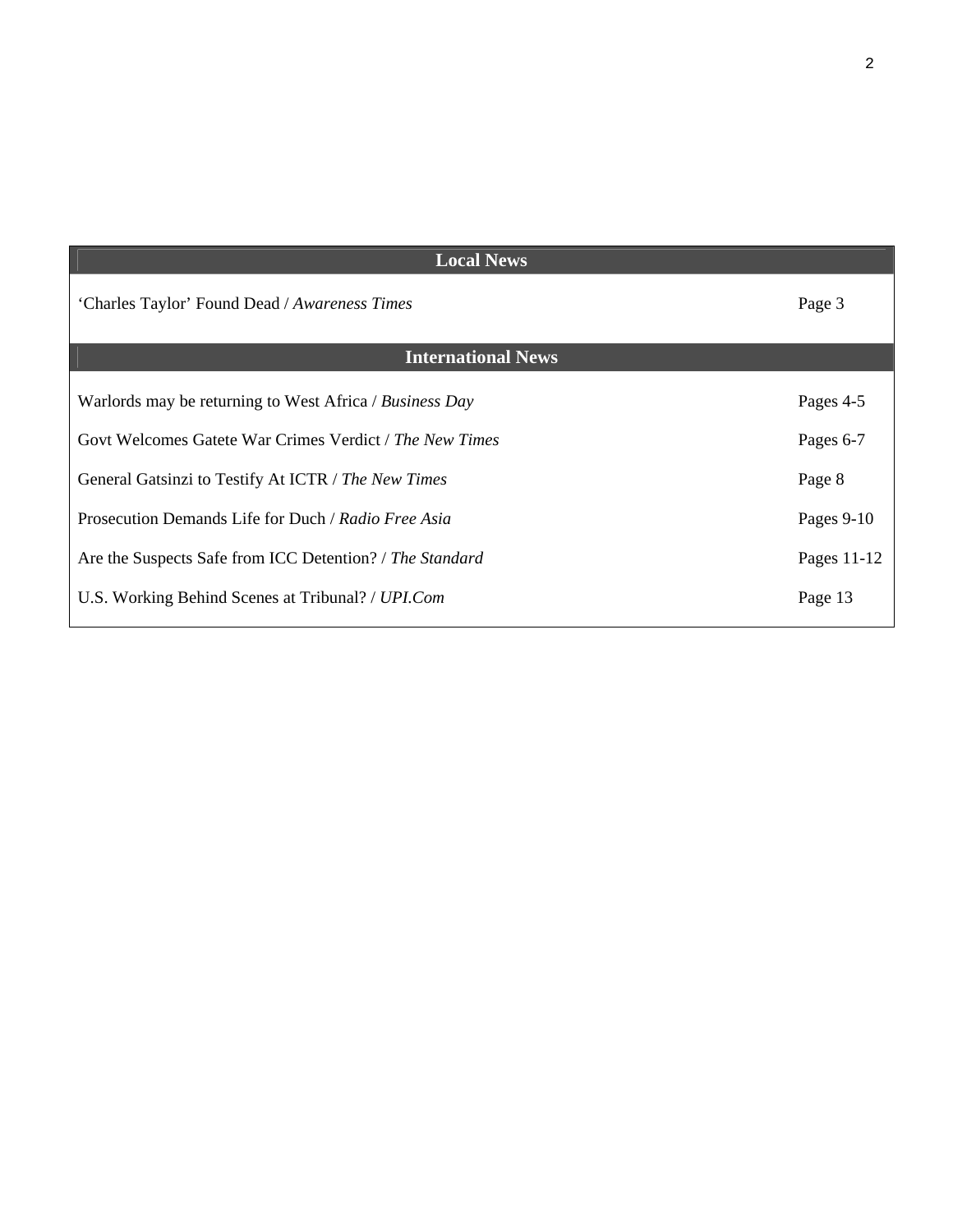# 'Charles Taylor' Found Dead

**By Aruna Turay** 

A notorious armed robber who was identified as Charles Dankay Bayraytay, aka Charles Taylor of 14A Teneba Road, Brima Lane in the east end of Freetown was found dead at dawn on Monday 28th March, 2011. Charles Taylor's body was discovered dangling from a mango tree which suggested that he was either strangulated or committed suicide by hanging himself.

According to eyewitness reports, the deceased is a Liberian who migrated to Sierra Leone at the height of the civil war in that country and that he had since been living in that community. A neighbor, Mr. Morlai Sesay told this reporter that Charles was living in isolation with obscure parentage.

"Since 'Charles Taylor' surfaced in this community in the 1990's, we have not seen any relative visiting him," he observed, saying with the exception of some bad guys who are often associated with armed robbery in the area, he was rarely seen in decent company.

Further, Mr. Sesay informed that in several instances the deceased had been named and arrested in connection with robbery incidences. According to him, few days before he was found neck-tied on the tree, the late Charles was overheard arguing with some unknown men over phone; and that they agreed on an appointed location to meet.

"The place called 'Up Mountain' in Kontoloh where he told the men to meet him was where we discovered his body," so stated our eyewitness. "The death of Charles Taylor has brought respite to us in the community because he is often suspected of passing with a thieving gang that terrorizes the area," a trader who said her name is Mabinty Kargbo of the same neighbourhood claimed. "Our family house has been attacked twice by Taylor and his gang, and at one time he even threatened to kill me should I disclose his identity to the police," Mabinty further claimed.

This view was held by many other residents interviewed.

Charles Taylor's remains have already been buried as police continue in their investigations.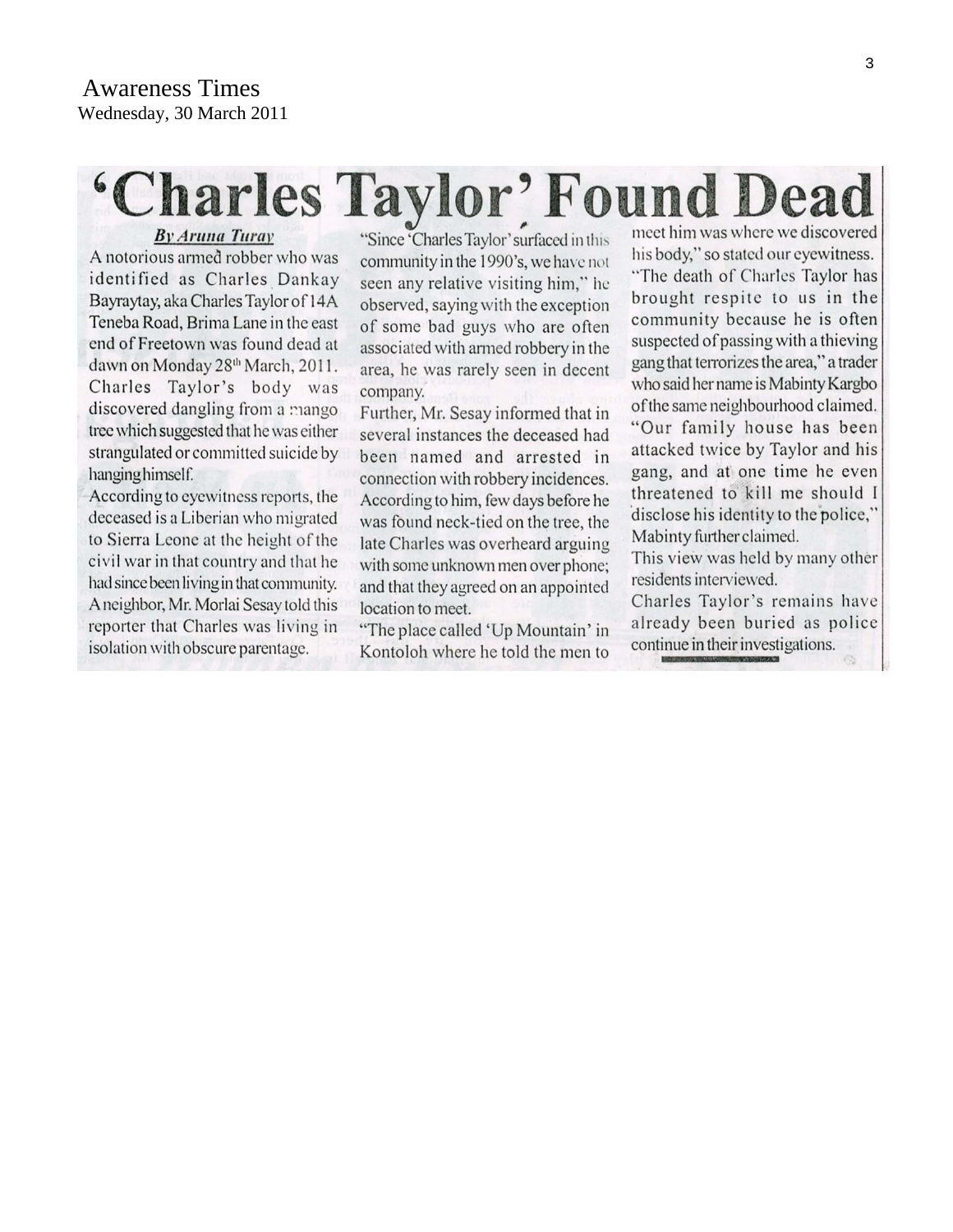Business Day Wednesday, 30 March 2011

#### **Warlords may be returning to West Africa**

#### RICHARD MONCRIEFF:

THE slide towards civil war in Côte d'Ivoire looks, on the face of it, like a fight between two men in business suits, one who refuses to relinquish power and the other who wants to exercise the right bestowed on him by voters to take over as president.

THE slide towards civil war in Côte d'Ivoire looks, on the face of it, like a fight between two men in business suits, one who refuses to relinquish power and the other who wants to exercise the right bestowed on him by voters to take over as president. However, as fighting breaks out in the area bordering Liberia, added to growing violence in the capital Abidjan, a new worrying question needs to be raised is this region witnessing a resurgence of "warlordism" via Côte d'Ivoire's crisis?

"Warlord" is a term used to describe the violent political entrepreneurs who drove the civil wars in Liberia and Sierra Leone in the 1990s. Charles Taylor, who destabilised neighbouring Sierra Leone and Guinea in order to build up his power in Liberia, is often cited as the archetypal figure. Similar figures have emerged in different countries in the subregion, such as Foday Sankoh in Sierra Leone.

The end of Sierra Leone's civil war in 2002 and Liberia's in 2003 has restricted the opportunities for such entrepreneurs of violence. But they have not gone away. Dadis Camara, the tempestuous junta leader in Guinea in 2008 and 2009, displayed some unmistakable warlord characteristics during his 11 months in power, as do militia leaders who currently hold sway over parts of western Côte d'Ivoire, such as the leader of the pro-Gbagbo Miloci movement, Pasteur Gammi.

Beyond the more obvious aspects of recruiting, arming and leading informal militia groups, three characteristics of warlordism stand out in West Africa. First , the region's warlords tend to mobilise people through notions of "spiritual renewal" or "adventure" couched in religious or mystical terms. This augments their legitimacy in the eyes of their supporters, and stimulates fear. It also offers young men, frustrated in their attempts to get ahead in society through the normal channels of education and work, a chance to begin a new path where illicit wealth, power and spiritual renewal are seen as closely linked. This mystical aspect is vitally important to understand how the region's wars have been sustained.

Second, warlords frequently play on historical communal grievances, both between neighbouring ethnic groups and more distant colonial or precolonial imperial powers. They dig deep into cultural memories to set one community against another — as some analysts have termed it, the "politics of resentment". This helps explain why West African warlordism does not respect national boundaries. The "nomad war" it stimulates taps into long-term historical patterns, including slave raiding and pillaging, which were transformed but not eradicated by colonisation. The very fact that similarities exist between warlord practices in countries of very different colonial pasts indicates that transregional and long-term historical forces need to be taken into account.

Third, while drawing on different forms of localism, these warlords are also typically connected to a whole series of international business networks, both licit and, more often, illicit.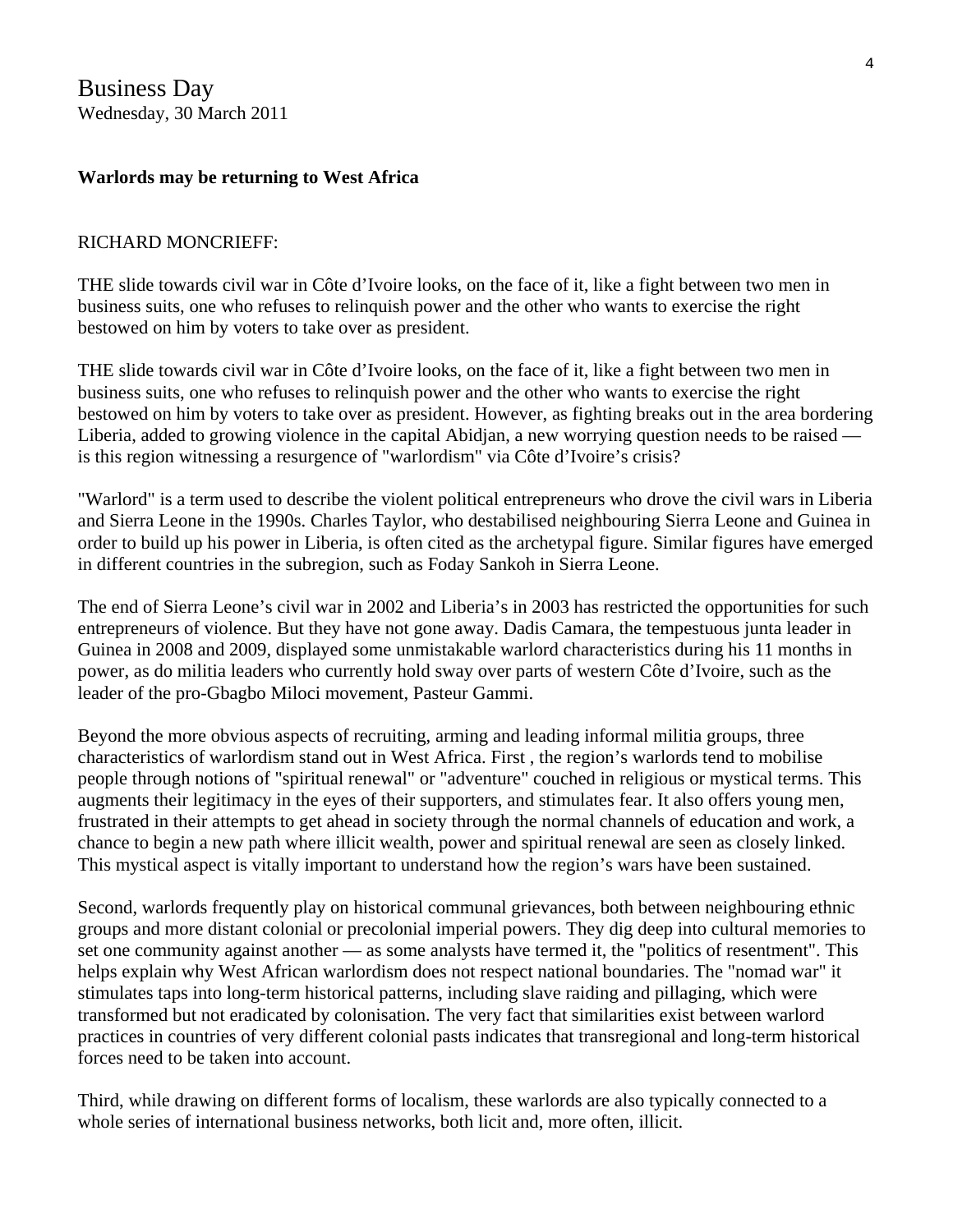The gloomy reality is the likelihood of a protracted and factious Liberian-type conflict in Côte d'Ivoire. The past 10 years have seen individuals emerge in all parts of the country in the patterns described above, including several of the leaders of the Forces Nouvelles rebel group.

Most worrying is that the incumbent president, Laurent Gbagbo, is increasingly looking like a warlord in the making. Holding state power has always been one strategy, among others, in the warlord's armoury. They often use state institutions even as they undermine them. Charles Taylor himself alternated between insurgency and the presidential office.

Ever since coming to power, Gbagbo has been adroit at playing both a conventional political game, and controlling the informal mechanisms typical of warlord politics, including recruitment of militia, tapping into informal economic networks and, strikingly, the use of a discourse of spiritual renewal and cleansing. As he becomes isolated internationally, and as militia loyal to him spring up in Abidjan and along the Liberian border, the conventional politician is increasingly taking a back seat.

If this analysis is right, it can only underline the urgency of working towards a political solution to draw the country back from a civil war. Warlord politics and nomad wars tend to become self-sustaining. The wars in Sierra Leone and Liberia lasted 12 and 14 years. This is not yet inevitable in Côte d'Ivoire, but with each clash it becomes more likely.

*Moncrieff is Bradlow research fellow at the South African Institute for International Affairs.*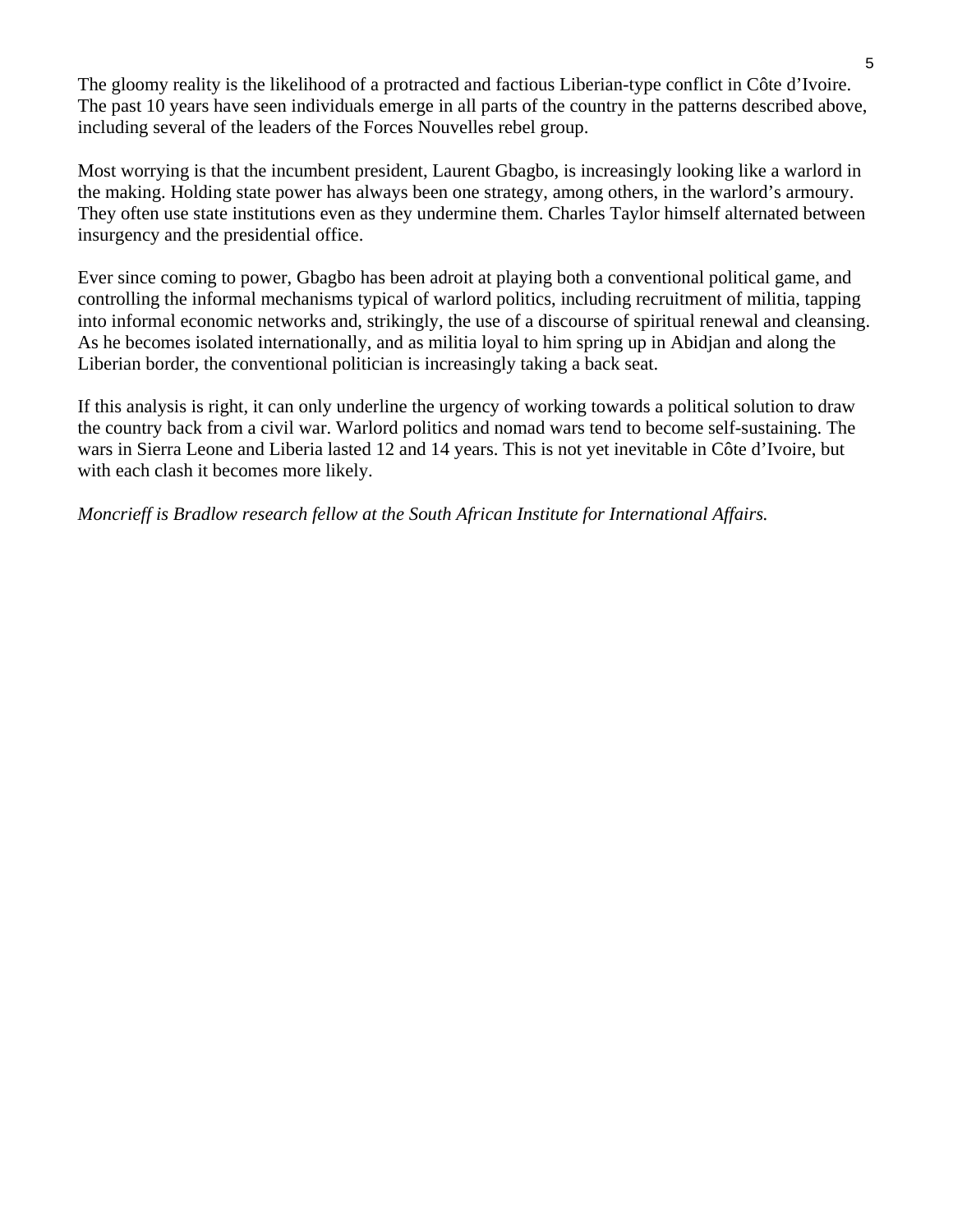#### **Rwanda: Govt Welcomes Gatete War Crimes Verdict**

Felly Kimenyi

The government has said that its earlier request to have key genocide suspect, Jean Baptiste Gatete transferred to Rwanda for trial, has been vindicated.

This follows yesterday's decision by the International Criminal Tribunal for Rwanda (ICTR) to hand a life sentence against Gatete, after finding him guilty of the 1994 Genocide against the Tutsi, especially in the Eastern Province.

Life is the heaviest sentence that can be handed down by the UN-backed court that is based in Arusha, Tanzania.

Gatete is one of the five suspects who had been referred for trial to Rwanda by the ICTR prosecutor, but the referral was rejected by the Trial Chamber.

"The fact that an international court handed him a life sentence only vindicates our request...who knows, maybe he could have received a lighter sentence in our courts, but the important thing is that he was found guilty," said Justice Minister, Tharcisse Karugarama.

Gatete, who during the Genocide was a director in the Ministry of Women and Family Affairs, is infamous in the former Murambi Commune, now in Eastern Province, where he had served as Bourgmestre (Mayor ) many years prior to the Genocide.

According to a statement, the tribunal concluded that he had retained influence in Murambi and surrounding areas and was responsible for the massacres of thousands of Tutsis in three parishes of Rwankuba, Kiziguro and Mukarange.

Pronouncing the judgment, Khalida Rachid Khan, the presiding judge said that Gatete equipped Interahamwe militias to kill Tutsis in these areas.

"The guns and grenades brought by Gatete and other officials were a decisive factor in the success of the assault," the ruling reads in part.

However, Karugarama was generally upbeat on the ruling, saying that justice had prevailed.

"The life imprisonment against Gatete is a deserved sentence. He will go where he belongs; away from the public which he sought to exterminate," said Karugarama.

The minister accused the convict of having been 'vicious' and 'thorough' in organising killings of innocent people which, he said ,qualifies him to be a human butcher.

Janvier Folongo, the Executive Secretary of the Genocide survivors' umbrella IBUKA, said that the ruling coming just a few days before the 17th commemoration of the Genocide, sends good signals.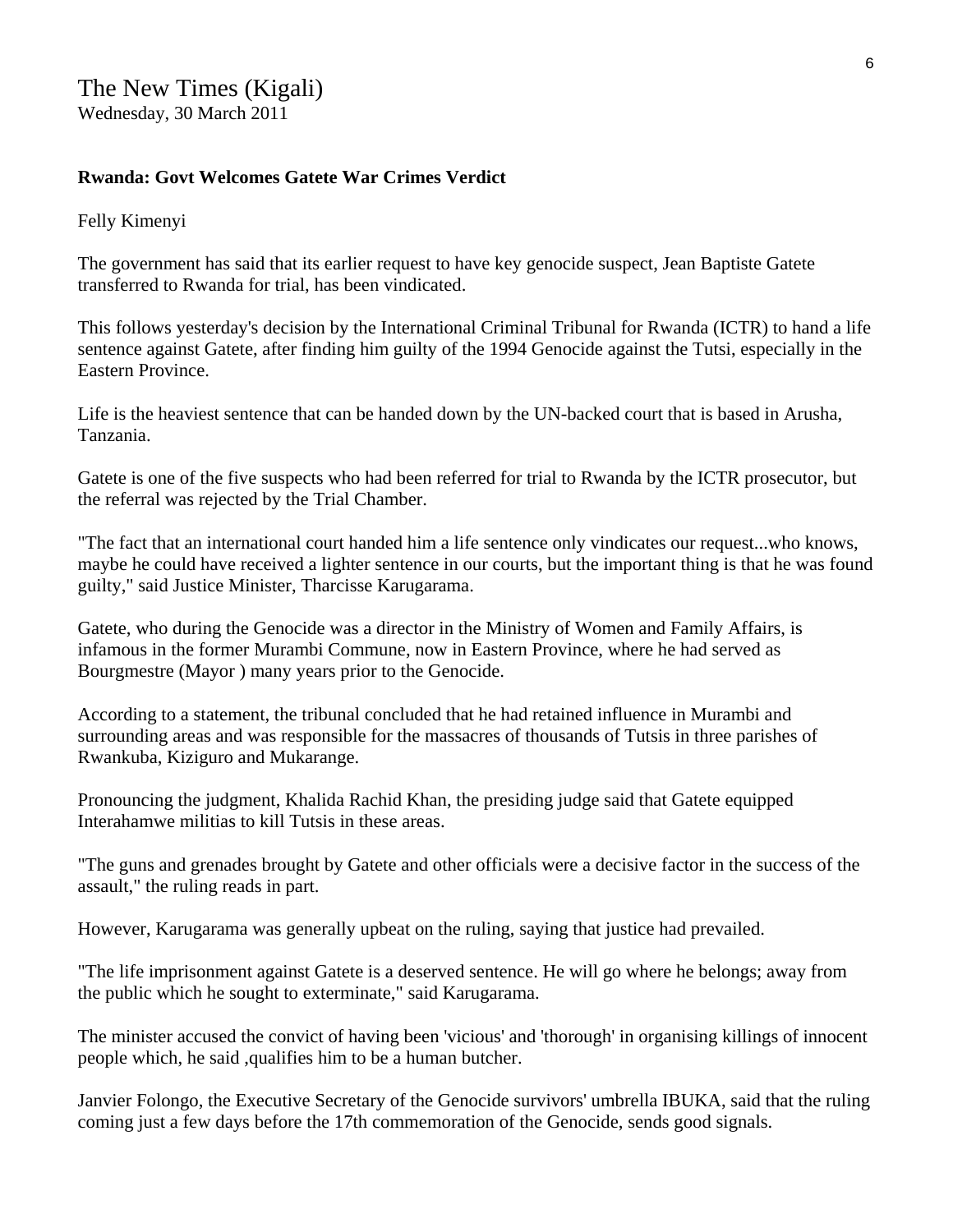"There is nothing more comforting to survivors than seeing justice prevailing against those who took away our loved ones. This even decreases the rate of trauma cases that are rampant during this difficult period of mourning," said Folongo.

For Ezekiel Gasheruka, a genocide survivor from Murambi, the sentence should be complemented by bringing Gatete to Rwanda to complete his sentence.

"It is a good thing that he has received a well-deserved sentence, but he should be brought to Rwanda to complete the sentence. And before being taken wherever he would be detained, he should be brought to Murambi to witness his failure of finishing us off as he had wished," said Gasheruka.

Gatete becomes the first suspect to be sentenced, this year, by the 16-year old tribunal that has been given until the end of next year to close shop.

The ICTR was instituted by the UN Security Council with a mandate to try masterminds of the Genocide that left over 1 million people dead.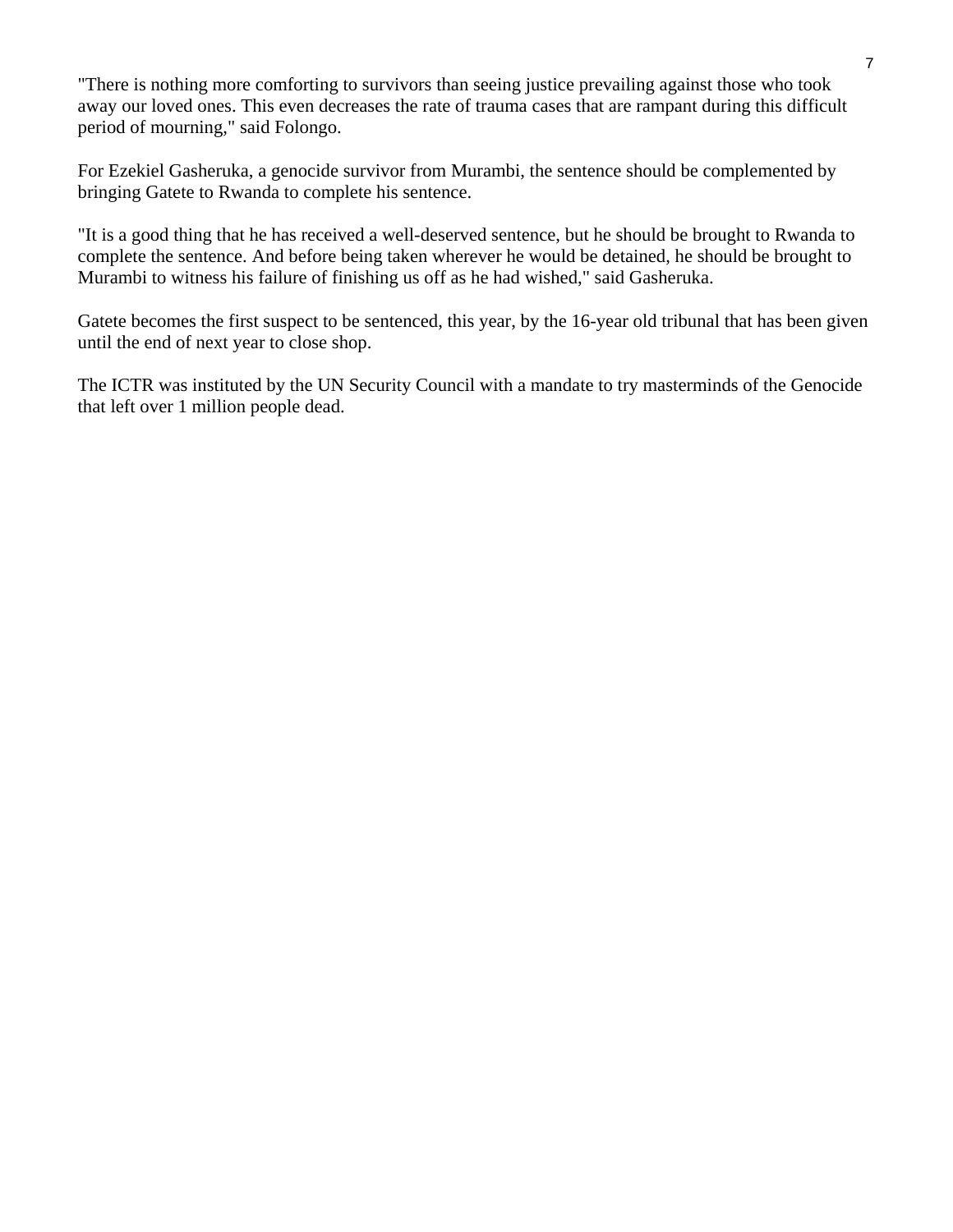### **Rwanda: General Gatsinzi to Testify At ICTR**

Eric Kabeera

The Minister for Disaster preparedness and Refugee Affairs, Gen.Marcel Gatsinzi, yesterday travelled to Arusha Tanzania to testify in cases related to genocide suspects and convicts, including Theoneste Bagosora.

Robert Bimenyimana, a Public Relations Officer in the ministry, confirmed the development adding that the minister travelled at the invitation of the International Criminal Tribunal of Rwanda (ICTR).

According to sources at the tribunal, Gatsinzi will neither testify for the defence nor the prosecution, but will do so on behalf of the trial chamber.

Gatsinzi's appearance in Arusha is mainly motivated by the fact that he was, for a short period, the Chief of Staff of the then government forces during the 1994 Genocide against the Tutsi

"The minister got an invitation from ICTR to go and testify on a few issues concerning the participation of Bagosora and his co-accused in the 1994 genocide against Tutsi," Bimenyimana said in an interview.

Bagosora, who was handed a life sentence in late 2008, has since appealed against the ruling.Gatsinzi is expected back on April 2.

Bagosora had earlier requested the Appeals chamber of the ICTR to order Gatsinzi to testify at his hearing. Gatsinzi told reporters that he would go to Arusha only if the ICTR officially invited him.

Bagosora, who was a Permanent Secretary in the Ministry of Defence, is regarded as the mastermind of the Genoide.

He was convicted for, among other crimes, ordering the killing of former Prime Minister, Agathe Uwilingiyimana and 10 Belgian soldiers.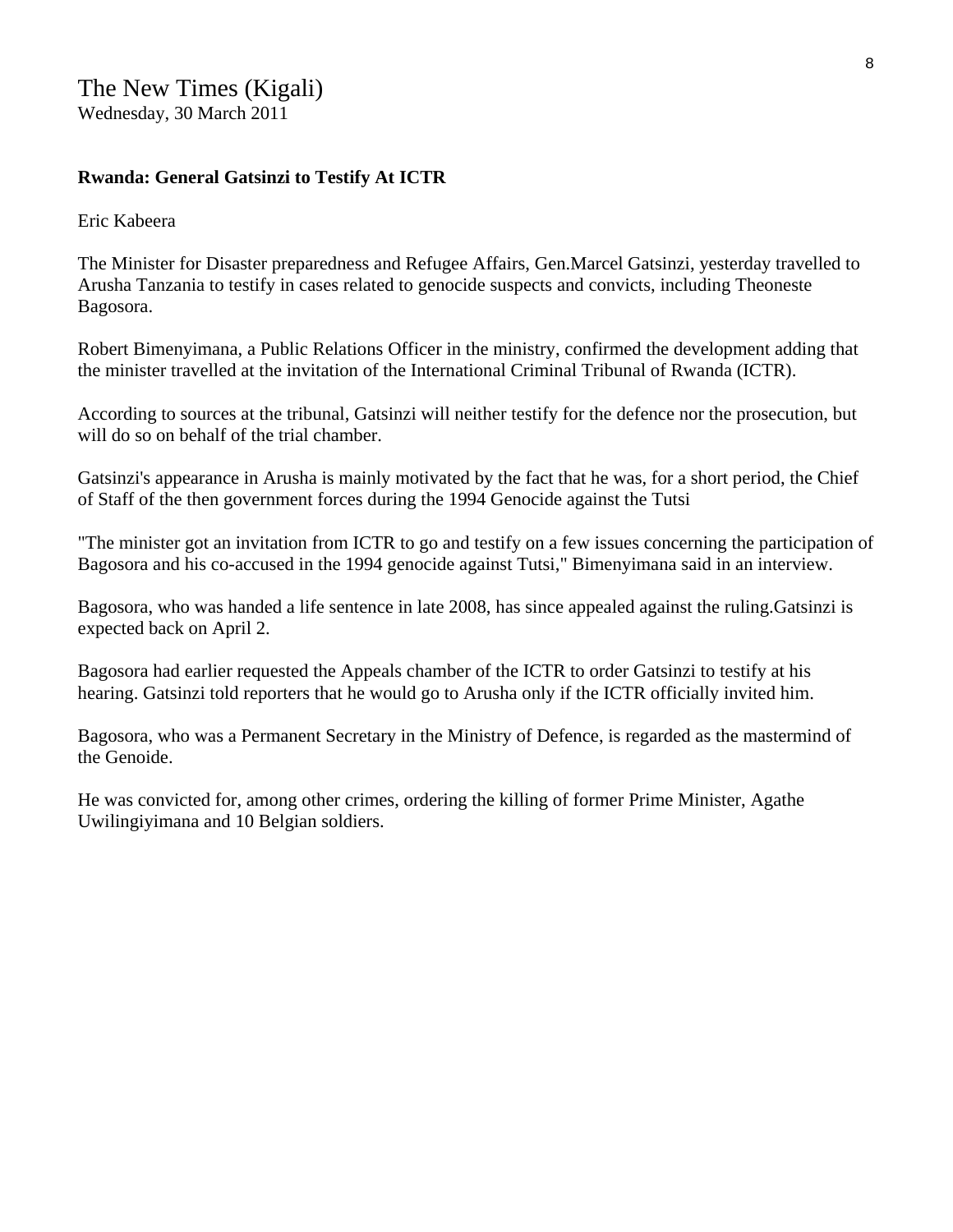Radio Free Asia Wednesday, 30 March 2011

#### **Prosecution Demands Life for Duch**

Appellants at Cambodia's war crimes tribunal say the former jailer 'showed no remorse.'



AFP

*Cambodians attend Duch's trial at the ECCC in Phnom P enh, March 29, 2011.* 

Prosecutors at Cambodia's UN-backed war crimes tribunal have demanded a life sentence for convicted former Khmer Rouge prison warden Duch, saying he showed no remorse for his role in the slaughter of thousands of his compatriots.

Duch, 68, whose real name is Kaing Guek Eav, was sentenced by the Extraordinary Chambers in the Courts of Cambodia (ECCC) to 30 years in prison last July for crimes against humanity, torture, and premeditated murder as overseer of the notorious Tuol Sleng torture prison in the late 1970s.

On the second day of a three-day appeal process, the prosecution on Tuesday requested the ECCC's Supreme Court judges to order that Duch be locked up for life.

Duch's defense attorneys had appealed to overturn or reduce the sentence on Monday.

Co-prosecutor Andrew T. Cayley told the Supreme Court that the 30-year sentence was inadequate because Duch would likely see his sentence shortened due to a lengthy detention before his arrest.

"The prosecution requested the court to sentence [Duch] to life imprisonment. But, because he had been illegally detained in the military prison, we have no objection if the court rules in favor of leniency," Cayley said.

"However, whatever sentence the court decides, it should be according to a timeframe proposed by the prosecutor that is … a 45-year sentence or longer."

Duch was detained in 1999 after he was found to be working as a Christian aid worker in the jungle but was not formally arrested until 2007 and, because of time already served, could be set free in less than 19 years.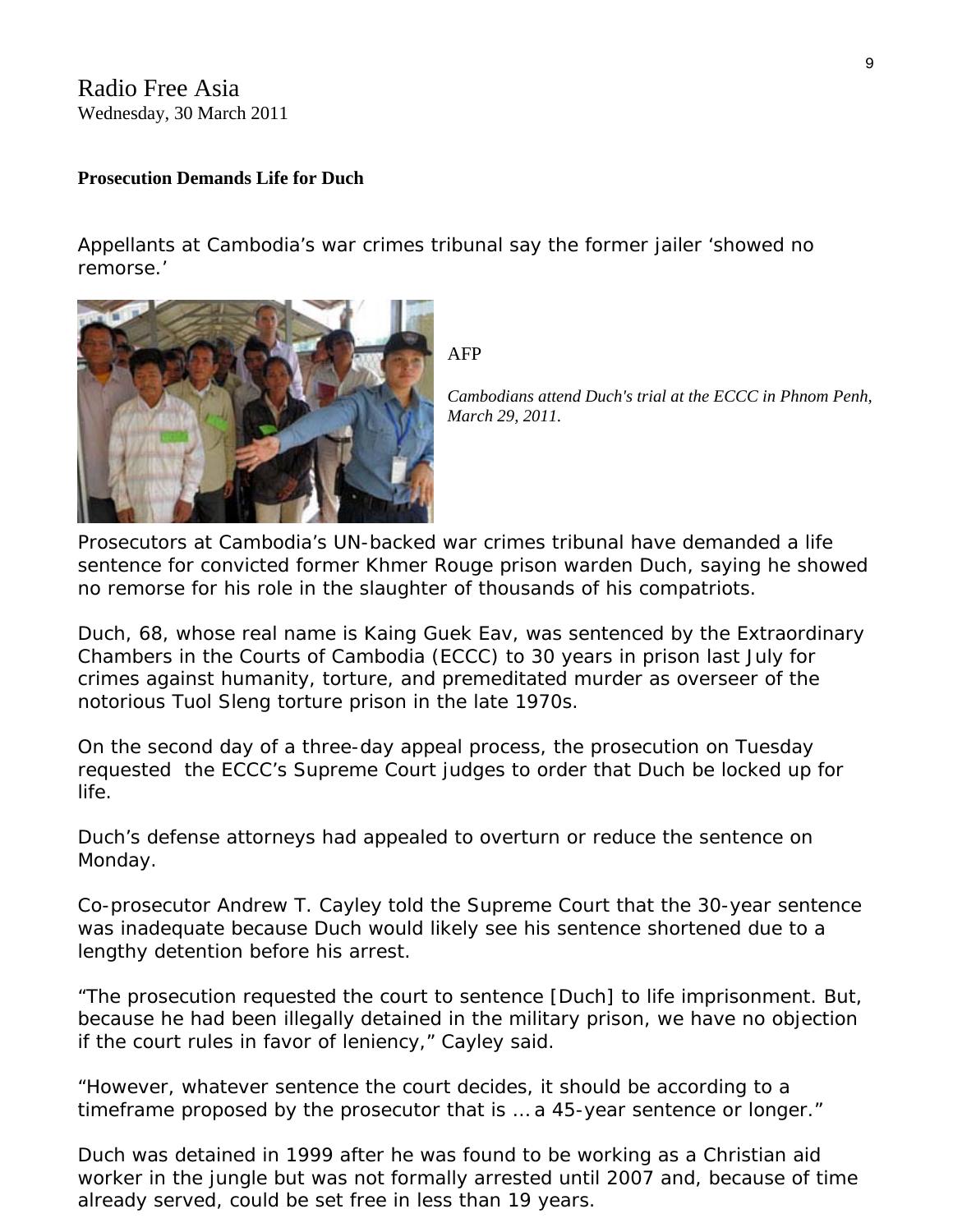The former jailer apologized for his part in the murders at Tuol Sleng, also known as S-21, at his trial, but asked to be acquitted during his closing statement in November 2009.

Cayley said Duch's refusal to accept responsibility for the mass-killings demonstrated that he "to this day lacks a real, sincere remorse for what happened."

The prosecution has also asked the court to add enslavement, imprisonment, torture, extermination, rape and other inhumane acts to Duch's list of convictions.

## **Defense appeal**

Meanwhile, defense lawyer Kong Ritheary said Tuesday that the ECCC should reduce Duch's sentence because of his illegal detention.

"Based on … the Cambodian Criminal Law, the minimum penalty is 15 years and that should be sufficient because of the mitigating circumstances recognized by the court," he said.

Ritheary added that Duch had confessed to committing his crimes and that he had been cooperative with the court during the investigation and court proceedings.

On Monday, the defense team argued that Duch's sentence should be overturned because he was only following the orders of superiors and therefore not subject to trial by a war crimes tribunal.

The same line of defense was used by Nazi war criminals during the Nuremburg trials in the aftermath of World War II, but an International Tribunal ruled that following orders did not absolve perpetrators of their actions.

The ECCC's Supreme Court Chamber is expected to rule on the appeals in late June.

The Khmer Rouge operated its security apparatus in Phnom Penh out of S-21 and thousands of inmates were taken from the prison for execution in a nearby orchard.

The tribunal will try an additional four more members of the Khmer Rouge regime later this year, and Duch will be called to appear as a witness in the cases.

*Reported by RFA's Khmer service. Translated by Sum Sok Ry. Written in English by Joshua Lipes.*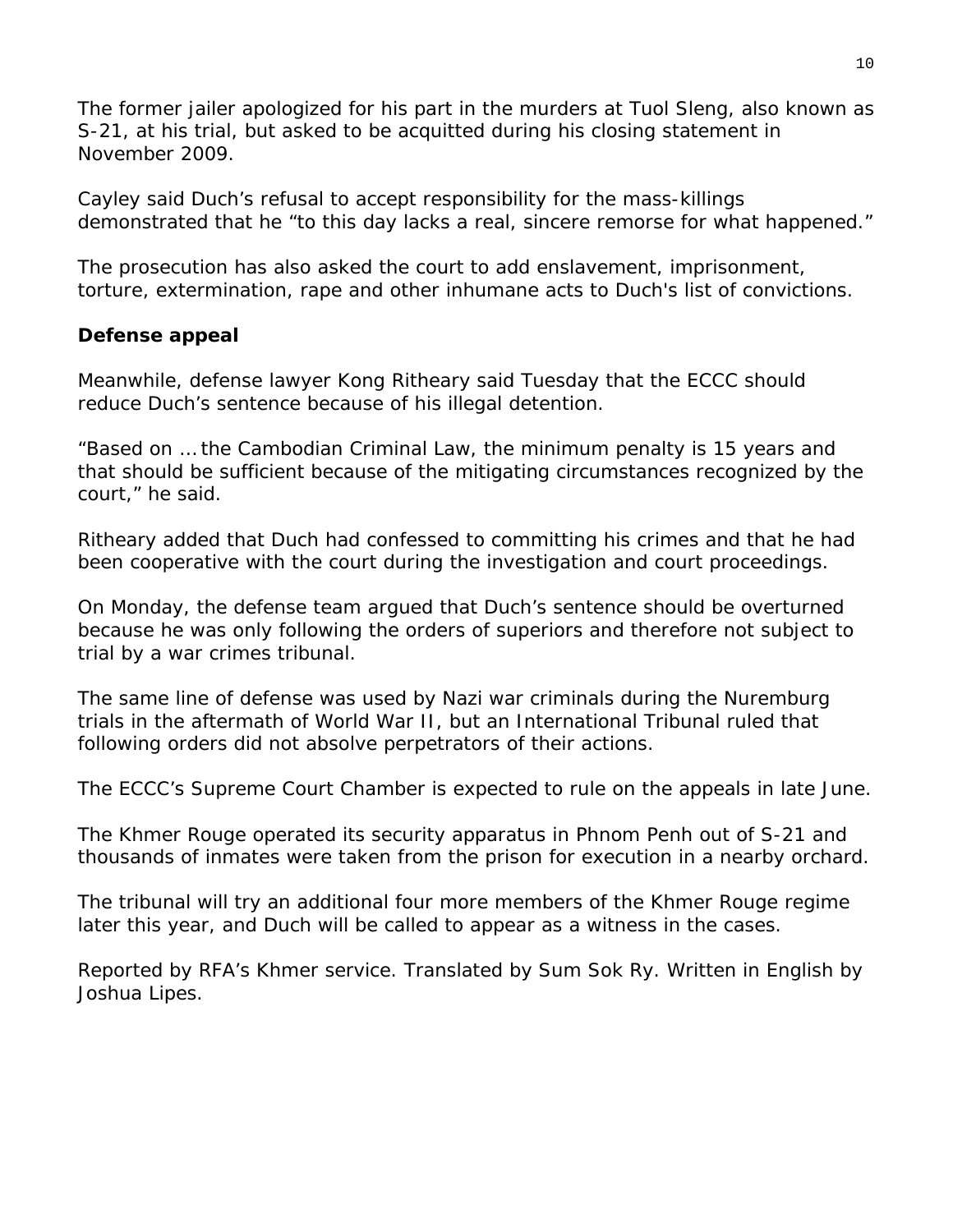#### **Are the suspects safe from ICC detention?**

#### By Evelyn Kwamboka

Concern is growing that President Kibaki's decision to retain two of the 'Ocampo Six' suspects in Government has put them at risk of tougher sanctions by the International Criminal Court at The Hague.

The two are Deputy Prime Minister Uhuru Kenyatta and Head of the Public Service and Secretary to the Cabinet Francis Muthaura

ICC Prosecutor Luis Moreno-Ocampo had demanded that Muthaura be stripped of his powers over the police by virtue of chairing the National Security Advisory Committee.

Members of the Committee include the Deputy Chief of General Staff, Commissioner of Police, Internal Security PS, and the National Security Intelligence Service Director.

Some senior policemen and Provincial Commissioners who were also serving in areas that were hard hit by the 2007-2008 post-election violence are witnesses in the cases against the Ocampo Six.

This month, civil society groups called on Uhuru to resign from the Witness Protection Advisory Board where he sits in his capacity as Finance Minister.

"Before we proceed, we need to be sure that Muthaura does not wield power over the police," said Ocampo via videoconference in early this month, when made the demands.

One of the fears has been that the two could be detained at The Hague when they appear before the court on April 8. But ICC Registrar Silvana Arbia said this month the six would not be detained as long as they adhere to the tough conditions the court set.

These include avoiding contact with victims or witnesses; not obstructing or interfering with the testimony of witnesses; not obstructing the Prosecution's investigations; and attending all hearings of the court.

"Because they are free, they are not supposed to stay in The Hague, or to be retained here for any purpose other than the initial appearance. After the initial appearance, they are free, and on that same day, the Chamber will announce the first day for the hearing of whether to confirm the charges," said Arbia.

Nevertheless the fear will not go away. One lawyer familiar with ICC procedures, but who asked not to be quoted, said that when making his demands, Moreno-Ocampo was careful not to call for the resignation of Muthaura from Government because he has no power to do so. According to the lawyer, at this stage of the investigations, any decision to detain any of the suspects is the prerogative of the judges, but the prosecutor must first apply for it.

#### **Clip wings**

Two of the ICC suspects: Deputy Prime Minister Uhuru Kenyatta and Head of the Public Service and Secretary to the Cabinet Francis Muthaura.

However, Moreno-Ocampo did make an application to the ICC Pre-Trial Chamber at The Hague in which he asked the judges for leave to demand that Muthaura's wings be clipped.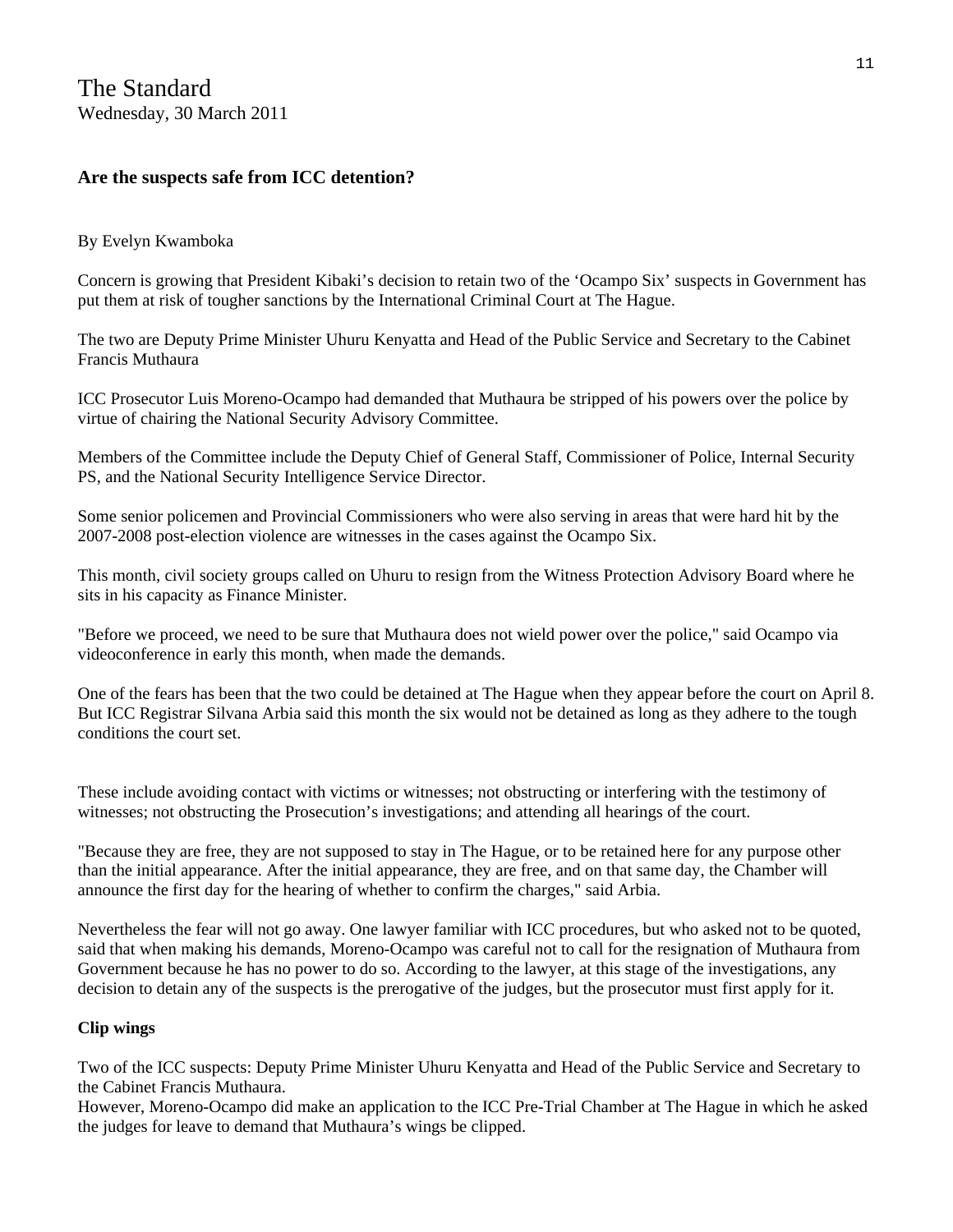"As the Head of the Public Service and Secretary to the Cabinet, Muthaura is at the top of the administrative hierarchy, and all public servants and senior State House officials, including Ali as head of the Kenya Police, reported to him," said Moreno-Ocampo at the time.

Maj-Gen Hussein Ali, one of the Ocampo Six, has since been appointed Postmaster General. The other suspects are Tinderet MP Henry Kosgey, Kass FM presenter Joshua Sang, and Eldoret North MP William Ruto. Moreno-Ocampo can make an application for substitution of the summonses for any of the six with arrest warrants, by presenting evidence that they could be interfering with witnesses and investigations.

He can do this when the suspects appear at The Hague, but sources said the Government is ready to oppose any such application on grounds that no condition requiring Muthaura and Uhuru to quit office was given by the judges in their recent ruling.

But another advocate, International Criminal Tribunal for Rwanda (ICTR) defence lawyer, Duncan Mwanyumba said Muthaura and Uhuru should expect anything when they appear at The Hague along with former police Commissioner Hussein Ali. Ruto Kosgey, and Sang are expected on April 7.

"Moreno-Ocampo has his own prosecutorial agenda. He can apply for substitution of the summonses with warrants of arrest by weighing prevailing circumstances. The court will have to take into account the interests of justice when making its decision," he said.

He said the court can issue warrants if there is any justification that the two are interfering with witnesses and evidence, and may also issue the order if it appears that the Government is refusing to co-operate with ICC.

"The judges are also interested in building a jurisprudence in case law. If they think the arrests are fine, the orders will be granted to ensure that there is no interference with witnesses or evidence," he said.

#### **Issue is complicated**

Referring to how former Liberian strongman Charles Taylor was arrested, Mwanyumba said ICC has the powers to grant an application by Moreno-Ocampo for Muthaura and Uhuru to be arrested, if the two do not step aside before going to The Hague. However, unlike Rwanda that had no government when cases touching on the genocide started, Mwanyumba said the Kenya issue is complicated because there is a Government.

He said there is a battle between ICC discharging its international mandate, and the Government, with authority over the six suspects.

"The Government has an ego in terms of sovereignty. It is the same Government being asked to release the six suspects to The Hague, when some of them are still serving in it," he said.

He said issuing warrants of arrest while the suspects are still in the country might make things difficult for the prosecution.

Mwanyumba represented Shalom, who was a former student and an alleged militia leader in Butare (Southern Rwanda). The man, who was arrested in Kenya in 1997 at the request of International Criminal Tribunal of Rwanda (ICTR) Prosecutor, is the son to Rwanda's former gender and family affairs minister Pauline Nyiramasuhuko.

Haki Forum Director Harun Ndubi said the positions of the two officers expose them to witnesses whom they are not supposed to have contact with.

"President Kibaki has shown unwillingness to assist ICC by refusing to replace the two officials. The positions have a huge influence on the Government's co-operation with ICC," he said.